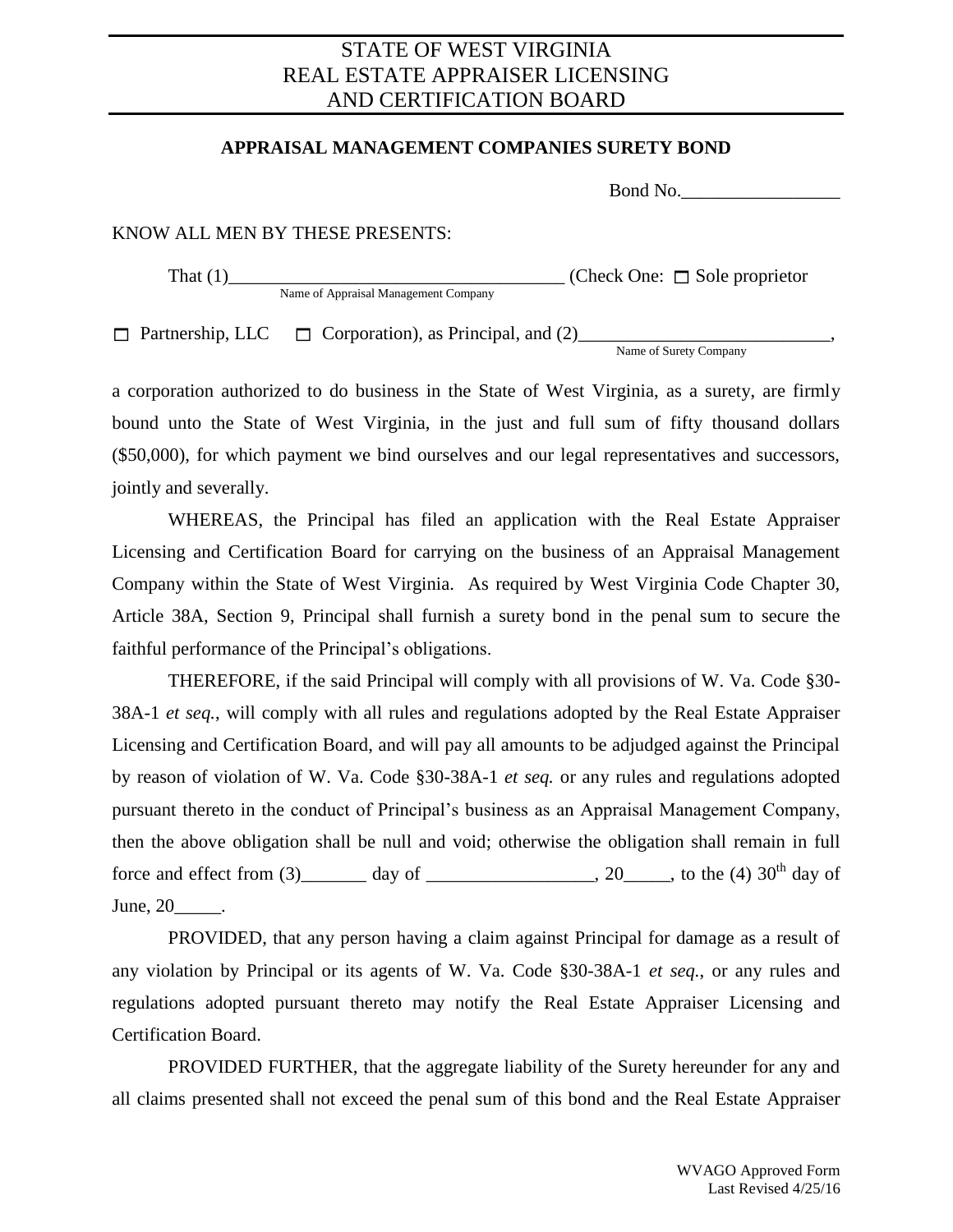Licensing and Certification Board shall be notified thirty (30) days prior to the cancellation of this bond, along with the reason for cancellation of this bond, along with the reason for cancellation or termination pursuant to provisions of W. Va. Code §30-38-9.

IN WITNESS WHEREOF the Principal and Surety have executed this instrument this

| (12) Name of Surety                        |
|--------------------------------------------|
|                                            |
| (13) Complete Address of Surety            |
| (14) Telephone Number for Attorney-of-Fact |
| (15) Name of Attorney-of-Fact              |
| (16)Signature of Attorney-of-Fact          |
| (17) Embossed Surety Seal                  |
|                                            |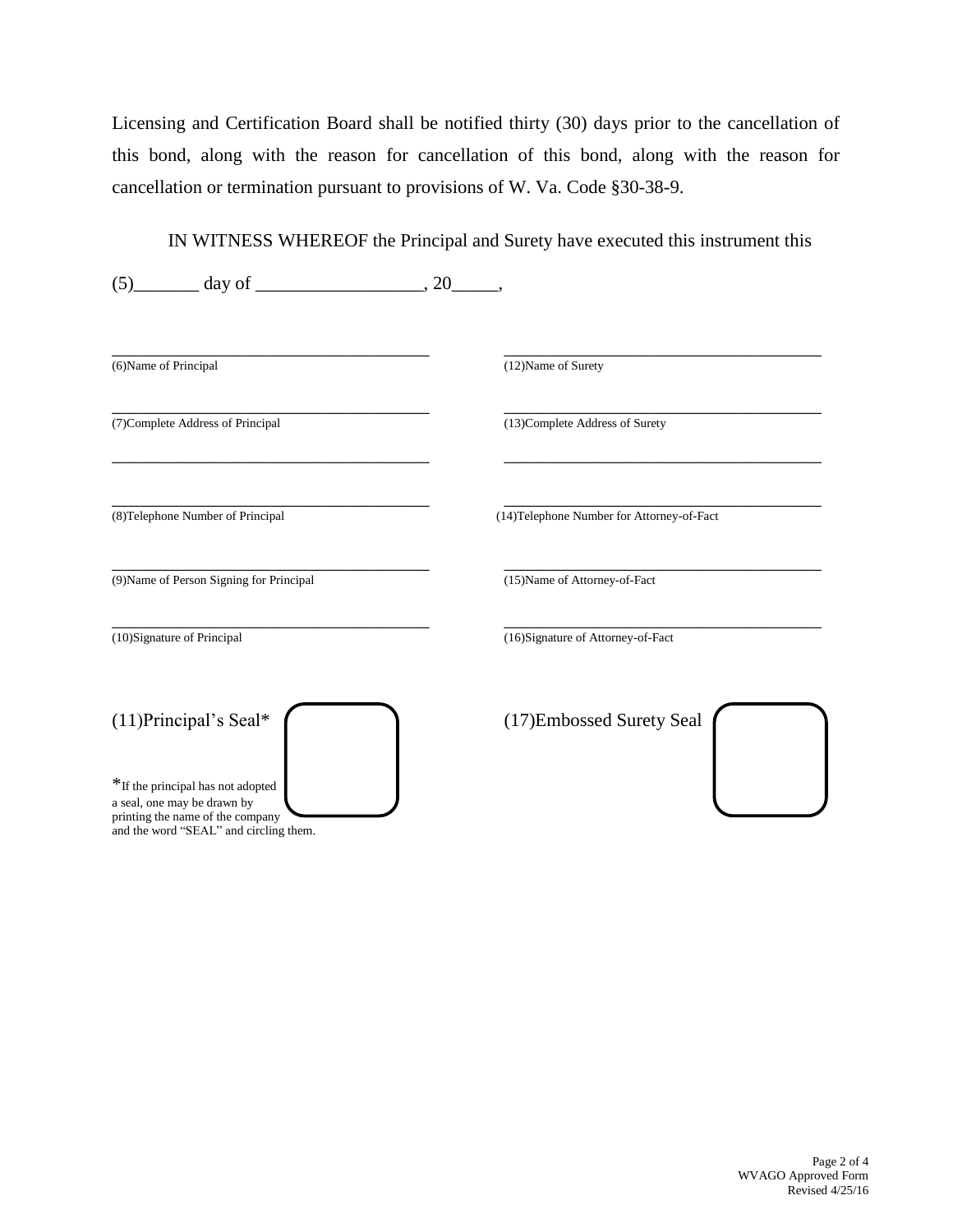Acknowledgment by Principal as a Sole Proprietor

STATE OF  $(18)$ 

COUNTY OF (19)\_\_\_\_\_\_\_\_\_\_\_\_\_\_\_\_\_\_\_

I,  $(20)$  \_\_\_\_\_\_\_\_\_\_\_\_\_\_\_\_\_\_\_\_\_\_\_\_\_\_\_\_\_, a notary public in and for the county and state Name of Notary Public aforesaid, do hereby certify that (21)\_\_\_\_\_\_\_\_\_\_\_\_\_\_\_\_\_\_\_\_\_\_\_\_\_ whose name is signed to the Printed Name of Individual foregoing writing, has this day acknowledged the same before me in my said county.

Given under my hand this the  $(22)$  day of \_\_\_\_\_\_\_\_\_\_\_\_\_\_\_, 20\_\_\_\_\_.

My Commission expires on (23)\_\_\_\_\_\_\_\_\_\_\_\_\_\_\_\_\_\_\_\_\_\_\_\_\_\_\_\_\_\_\_\_\_\_\_\_\_.

 $(24)$ Notary Seal (25)\_

Notary Public Signature

Acknowledgment by Principal if Partnership, LLC, or Corporation

STATE OF (26)\_\_\_\_\_\_\_\_\_\_\_\_\_\_\_\_\_\_\_\_\_

COUNTY OF (27)

I, (28) a notary public in and for the county and state Name of Notary Public aforesaid, do hereby certify that  $(29)$ \_\_\_\_\_\_\_\_\_\_\_\_\_\_\_\_\_\_\_\_\_\_, who, as  $(30)$ \_\_\_\_\_\_\_\_\_\_\_\_, Printed Name of Person Signing for Principal Title of Person Signing signed the foregoing writing for (31)\_\_\_\_\_\_\_\_\_\_\_\_\_\_\_\_\_\_\_\_\_\_\_\_\_\_\_, a corporation,

Name of Principal has this day, in my county, before me, acknowledged the said writing to be the act of said corporation.

Given under my hand this the  $(32)$  day of \_\_\_\_\_\_\_\_\_\_\_\_\_\_\_, 20\_\_\_\_\_.

My Commission expires on (33)\_\_\_\_\_\_\_\_\_\_\_\_\_\_\_\_\_\_\_\_\_\_\_\_\_\_\_\_\_\_\_\_\_\_\_\_\_.

 $(34)$ Notary Seal  $\begin{bmatrix} \end{bmatrix}$  (34)

| (35) |                         |  |
|------|-------------------------|--|
|      | Notary Public Signature |  |